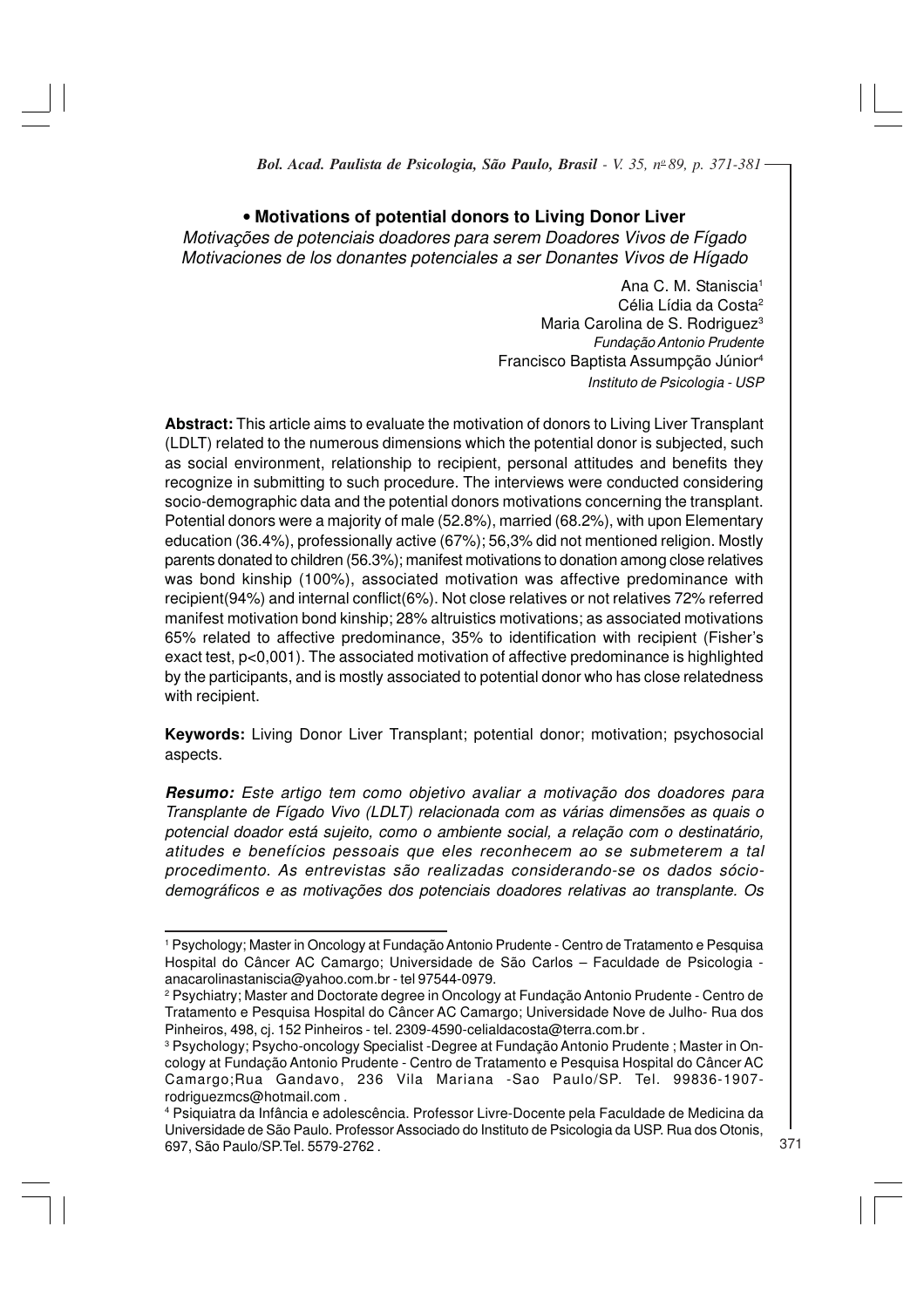potenciais doadores são em maioria do sexo masculino (52,8%), casados (68,2%), com educação fundamental (36,4%), profissionalmente ativos (67%); 56,3% não mencionam religião. A maioria dos pais doaram para crianças (56,3%); as motivações manifestadas à doação entre parentes próximos são por vínculo de parentesco (100%), a motivação associada é de predomínio afetivo com o destinatário (94%) e conflito interno (6%). Parentes não próximos ou não parentes 72% referem-se a motivação manifestada por vínculo de parentesco; 28% motivações altruístas; como motivações associadas 65% são relacionados a predominância afetiva, 35% a identificação com o destinatário (Teste de exatidão de Fisher, p <0,001). A motivação associada de predominância afetiva é destacada pelos participantes, e é associada principalmente ao potencial doador que tem parentesco próximo com destinatário.

**Palavras-chave:** Transplante de Fígado com Doador Vivo; potencial doador; motivação; aspectos psicossociais.

**Resumen:** Este artículo tiene como objetivo evaluar la motivación de los donantes potenciales para ser donantes vivos de hígado Trasplante (DVTH), se refiere a las diversas dimensiones a las que el posible donante se somete, como el entorno social, la relación con el destinatario, actitudes y beneficios personales que reconocieron, al someterse a este procedimiento. Las entrevistas se llevaron a cabo teniendo en cuenta los datos sociodemográficos y las motivaciones potenciales para el trasplante. Los posibles donantes eran la mayoría eran hombres (52,8%), casados (68,2%), con educación primaria (36,4%), profesionalmente activos (67%); y el 56,3% no mencionó la religión. La mayoría de los donantes eran familiares para niños (56,3%); motivaciones expresadas para la donación entre parientes cercanos (100%), la motivación se asoció con la prevalencia de vínculo afectivo con el receptor (94%) y el vínculo en conflicto interno (6%). Pariente no cercanos 72% mencionan el vinculo como la principal motivación; 28% motivos altruistas como la principal motivación y el 65% en relación con la prevalencia afectiva y 35% por la identificación con el destinatario (prueba exacta de Fischer, p <0,001). Los factores motivacionales se asociaron a la predominación afectiva destacada por los participantes, y por lo general se asocia con el donante potencial que tiene estrecha relación con el destinatario.

**Palabras clave**: Donante Vivo de Trasplante de Hígado, Donante Potencial; motivación; aspectos psicosociales.

**Acronyms used in the text:** LDLT = Living Donor Liver Transplant; PD = Potential Donor; CNPq = Conselho Nacional de Desenvolvimento Científico e Tecnológico.

#### **Manuscript Introduction**

Living liver donation provides a few advantages to the recipient such as assurance of a healthy organ with minimal preservation damage, it helps alleviate the severe shortage of deceased donor livers, and it reduces mortality of patients on the transplant waiting list (Miller, 2008). To achieve benefits of the living donor liver transplant (LDLT), the donor is subjected to risks (Gerken, 2003) which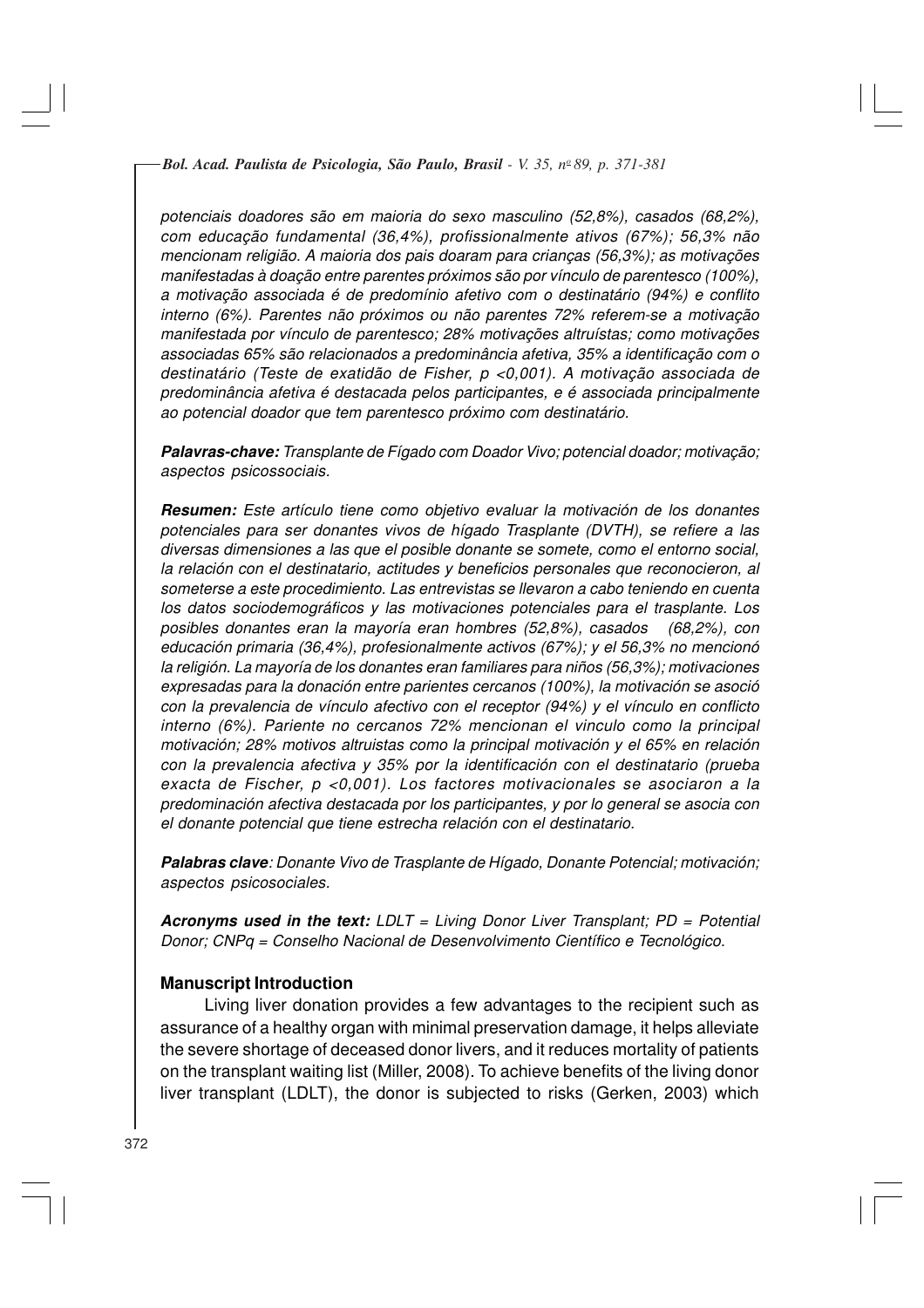demand further refinements in the psychosocial assessments of donors (Jowsey & Schneekloth, 2008). Therefore, this surgical procedure requires a new level of donor risk tolerance, leading the transplant team to support the donor on his confidence during the decision making process ( Surman, 2003).

On behalf of the potential donor's psychologically evaluation, it's necessary to have concise motivational arguments that offer enough bases to justify the donation, as well as to face any repercussion that this can cause (Papachristou, Walter, Dietrich, Klupp & Klapp, 2004).

The decision to become donor can instigate processes that go beyond donor's control; it is based on emotional process that leads to a spontaneous decision, rather than a cognitive information-guided process (Karliova et al., 2002).

The determinate factors of donor's motivation relates to numerous dimensions in which this potential donor (PD) is subject to, such as social environment, relationship to recipient, their personal attitudes and benefits recognized in submitting to such procedure. Moreover, such dimensions characterize for having its proper dynamic when composing the motivation of the donor, as well as, influencing the attitudes of the family of the recipient and the medical staff (Karliova et al., 2002).

Considering the effectiveness and frequent use of LDLT, little is known concerning the real motivations that describes the act of donating a piece of, or entire organ, to another person (Walter, Brommer, Steinmuller, Klapp & Danzer, 2002; Walter, Ppachristou, Danzer, Klapp & Frommer, 2004). After literature survey we understand that there are very few studies that investigate the characteristics of Brazilian population related to its motivations concerning LDLT. The aim of this study was to analyse referred motivations for the living donor liver transplant and to characterize the potential living donors to the LDLT in accordance to their psychosocial aspects.

# **Materials and Methods**

The PDs of hepatic transplant arrive at the Department of Psychiatry and Psychology of the Hospital A. C. Camargo for psychological evaluation, while clinical aspects are still evaluated by the Department of Hepathology in relation to donor's compatibility with the receiver.

The mental health professionals routinely evaluate aspects related to psychiatric and psychological antecedents, psychological/psychiatric state and potential risks for psychological complications after donation, as well as aspects related to donor's quality of life. Based on the performance of candidates in evaluations they are considered to be apt or not apt for hepatic donation.

A psychologist conducted one interview with all potential liver donors when they arrived for hepatic pre-transplant psychological evaluation at the Department of Psychiatry and Psychology at Hospital A.C Camargo.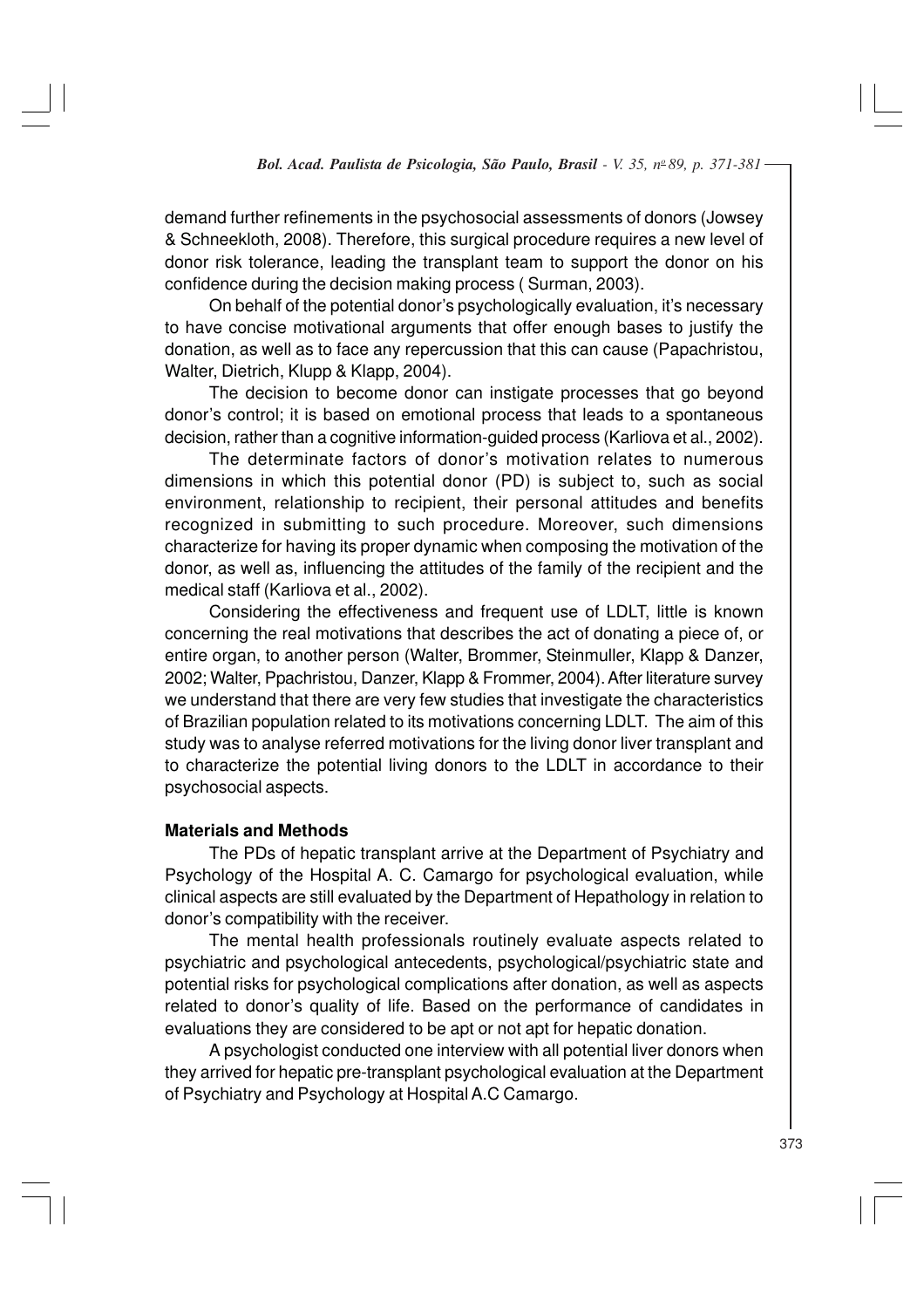The variables investigated in this interview were: conjugality, education, religion, employment status, residence, history of psychiatrics and psychological events, tobaccoism, alcoholism, referring use of drugs, knowledge on the risks and procedures of the transplant, degree of relatedness with the recipient (when the donor and the recipient were not related the length of the relationship was analysed) and motivations concerning the transplant.

The variable "degree of relatedness with the recipient" was in a second moment re-grouped to possibilitate an analyses by the Fischer test, therefore it became composed of two categories: close relatives (mother, father, son) and not close relatives or not relatives (uncles, nephews, cousins, brothers-in-law, grandmothers, friends etc.). The categories were grouped in this way considering the affective bow between the relatives mentioned.

Content analysis is composed of categorization, which consists of the classification of constituent elements of a set occurs, for differentiation and followed by regrouping according to affinities. In the second stage, one produces the association of a focal text to its social context in an objective way ( Bardin, 1997). A content analysis of the interviews conducted in this study resulted in six categories for transplant motivation of potential living donors.

Manifest Motivation was related to what was explicitly said by the donor. What the individual wanted as justification for its act. Manifest motivation can be classified in two categories.

The first called "Bond kinship" was when the motivation had predominance of associated affective bow to the social role; when next relatives were presumable donors. This category consisted of parents whom mainly donate to their children. It could also happen when the giver had affective bow which made the donor feel affectively connected to the recipient "as if he was father or mother". With less frequency it could be related to other degrees of kindred as children donating to parents or brothers donating to brothers. Also the predominance of the affective bow of the individual could occur in a way that the donor felt "as if he was son/ parent" or "as if he was brother" of the recipient.

The second category, called "Altruism", a motivation that does not originate from affective bow, but from the desire to do something good. The bond of kinship was not normally observed and, when this occurred, did not have predominance of the affective bow in the expressed motivation of the individual.

The Associated Motivation was classified after an analysis of what the individual said regarding its relation with the receiver. They appeared exactly from an analysis of the donor's speech, and what the individual said regarding its motivations for the donation. The category "Moral Obligation" included motivations that did not originate from affection when this could be considered to be the expected motivation. It occurred, for example, when the donor had bond of kinship with the recipient but did not have a corresponding affection, besides is morally charged by society that they become available to the donation.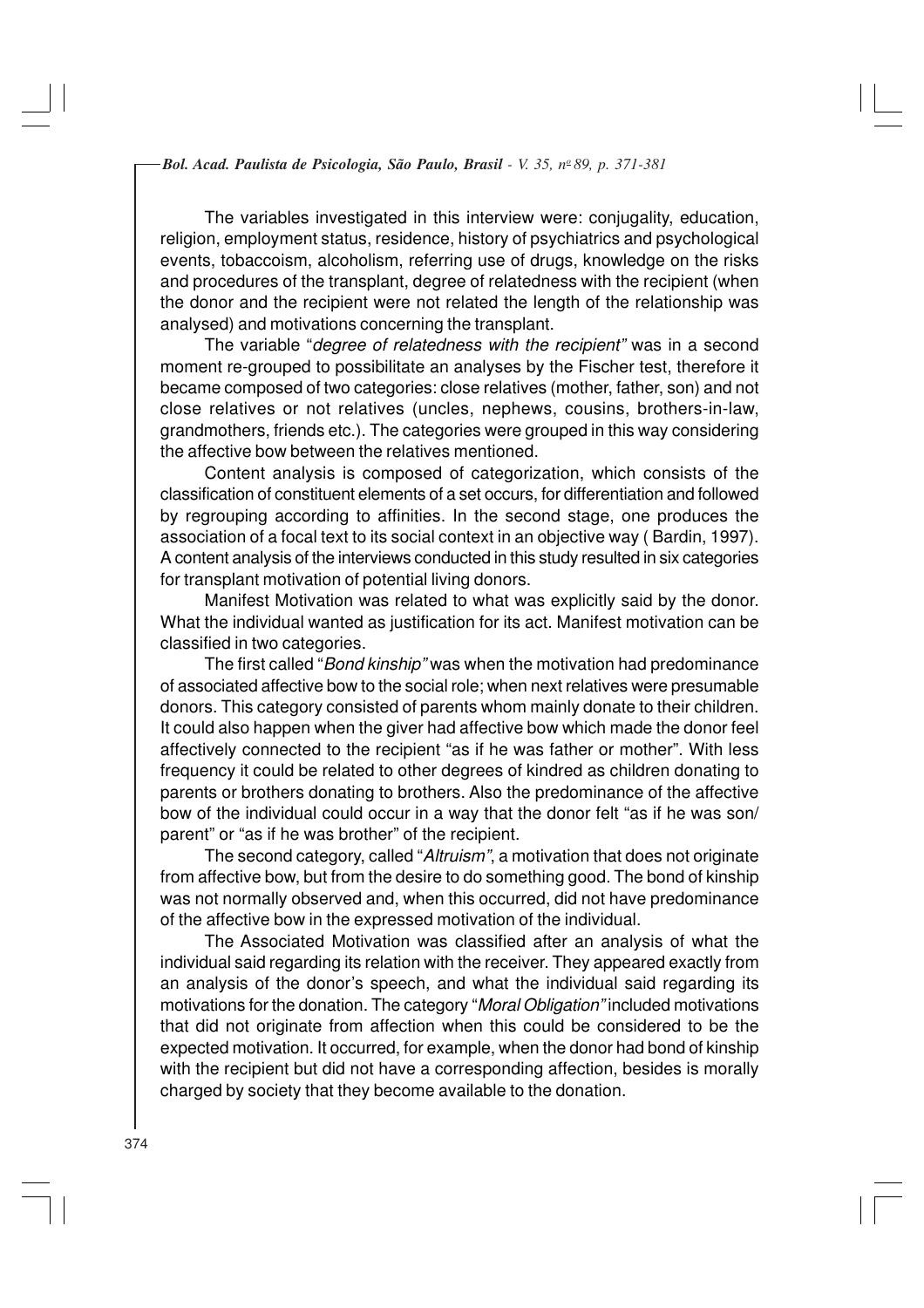| <b>Variables</b>    | Categories                 | Ν        | $\%$        |
|---------------------|----------------------------|----------|-------------|
| Gender              | Masculine                  | 93       | 52.8        |
|                     | Feminine                   | 83       | 47.2        |
| Conjugality         | Single                     | 43       | 24.4        |
|                     | Married                    | 120      | 68.2        |
|                     | Divorced<br>Missing        | 11<br>2  | 6.3<br>1.1  |
| Religion            | Catholic                   | 46       | 26.1        |
|                     | Spiritist                  | 5        | 2.8         |
|                     | Evangelic                  | 16       | 9.1         |
|                     | Others <sup>1</sup>        | 10       | 5.7         |
|                     | <b>Missing</b>             | 99       | 56.3        |
| Education           | until Primary              | 47       | 26.7        |
|                     | until Secondary            | 64       | 36.4        |
|                     | until Tertiary             | 38       | 21.6        |
|                     | Missing                    | 27       | 15.3        |
| Employment          | Active                     | 118      | 67          |
| <b>Status</b>       | Inactive                   | 42       | 23.9        |
|                     | House-wife                 | 4        | 2.3         |
| Residence           | <b>Estate of Sao Paulo</b> | 64       | 36.4        |
|                     | <b>Others Estates</b>      | 78       | 44.3        |
|                     | Others countries           | 2        | 1.1         |
|                     | Missing                    | 32       | 18.2        |
| <b>Psychiatrics</b> | Yes                        | 13       | 7.4         |
| and                 | Nο                         | 147      | 83.5        |
| Psychological       | In family                  | 14       | 8           |
| events              | Missing                    | 2        | 1.1         |
| Alcohol             | No                         | 115      | 65.4        |
|                     | Yes<br>Ex-moderate         | 43       | 24.4        |
|                     |                            | 8<br>10  | 4.5<br>5.7  |
|                     | Missing                    | 124      |             |
| Tobacco             | No                         |          | 70.5        |
|                     | Yes                        | 29       | 16.5        |
|                     | Ex-smoker                  | 18<br>5  | 10.2<br>2.8 |
|                     | Missing                    |          |             |
| Drug                | No<br>Yes                  | 163<br>2 | 92.6<br>1.1 |
|                     | Ex-user                    | 3        | 1.7         |
| Knowledge           | Good                       | 155      | 88.1        |
| on                  | Little                     | 14       | 8           |
| transplant          | None                       | 3        | 1.7         |
| procedures          | Missina                    | 4        | 2.3         |

**Table 1.** Psychosocial characteristics of the potential donors

 $\frac{1}{1}$  agnostic, atheist and budhist

Another category, called "Affective Predominance", was considered when donation motives had a clear affective origin. Normally, it was observed in bond of kinship, but it could also occur in other conditions where relationship existed between the donor and receptor.

A third category, called "Internal Conflict" considered motivations that occurred when there were conflicts between the donor and the receiver, and the donation was an attempt to resolve these conflicts.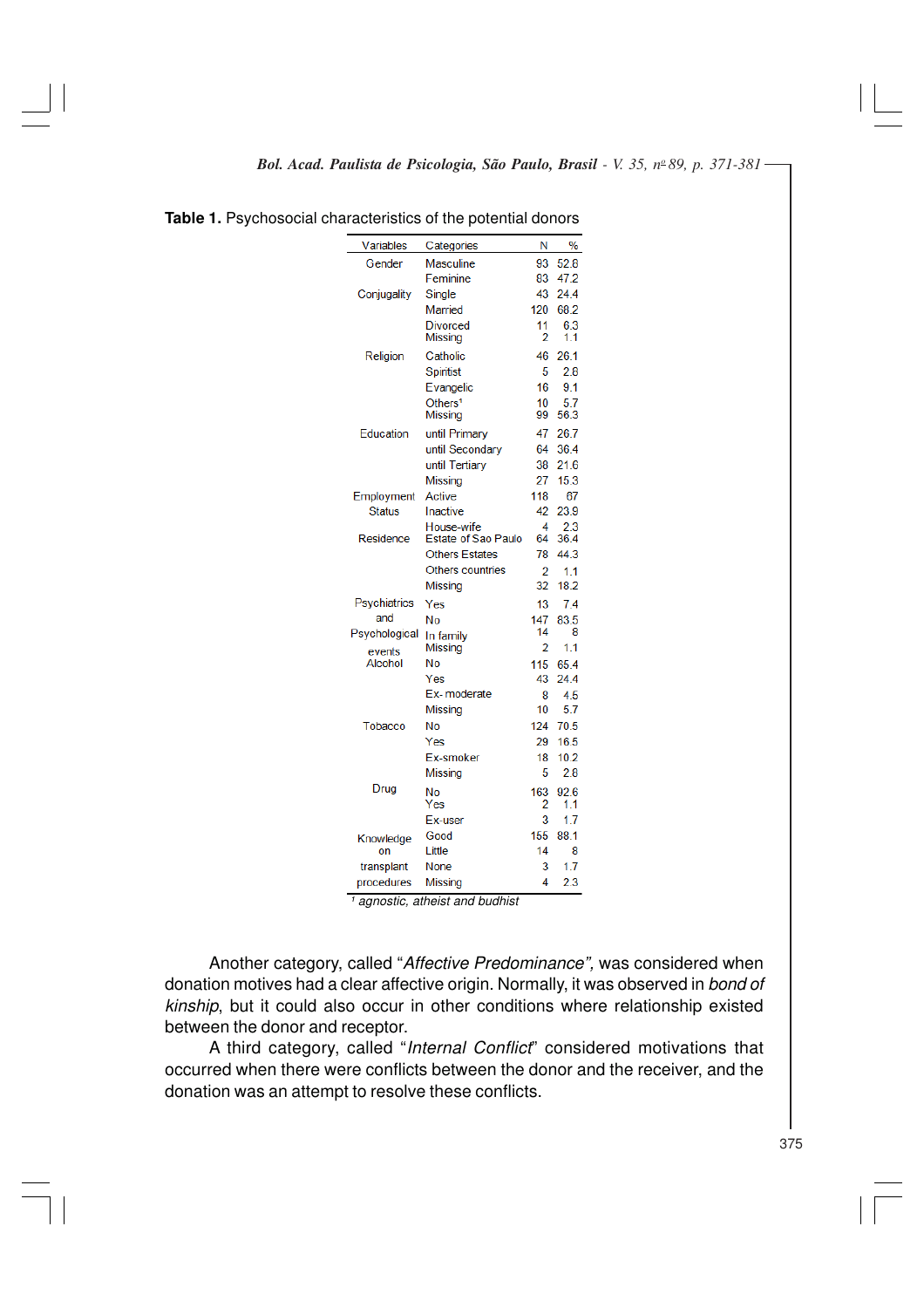Finally the category, "Identification", was when the donor could relate to the situation that the recipient was experiencing. The donor was referred to a difficult situation that he lived and now he associated it with the situation deeply lived by the receiver. The motivation was related to characteristics that the situation of the receiver "made the donor remember", regarding its personal history.

A prospective study was perceived based on evaluations from all 177 PDs received from January 2003 January 2006 at the Department of Psychiatry and Psychology of the Hospital A. C. Camargo.

#### **Results**

The results have taken into consideration 176 evaluations of PDs of hepatic transplant directed to the consultation-liaison psychiatry and psychology service in the Hospital A. C. Camargo of January of 2003 until January of 2006. One of the PDs refused to finish the interview and was excluded from the data base.

The frequency of psychosocial variables is shown on table 1. Potential donors were a majority of male (52.8%), married (68.2%), with upon Elementary education (36.4%), professionally active (67%); 56.3% did not mentioned religion. Considering the use of alcohol, 65.4% referred not make any use of alcohol; 24.4% referred that were making use of alcohol; 4.5% referred ex-moderate use of alcohol and 5.7% missing. PDs that referred social use of alcohol were 90.6% and 9.4% referred moderate use of alcohol.

The degree of relatedness with recipient can be observerd on Table 2, 56.3% of PDs wished to contemplate one of his/hers children; 11.4% wanted to donate to one of its parents; 8.5% to a nephew; 8% to any brother or sister; 7.8% to one of his/hers uncle/aunt, spouse, brother/sister – in law, grandchildren or cousin; 4,5% had a recipient who was a known of a friend; 2,8% was PD to a friend and 0,6% there were no register of who was the recipient in our database.

The manifest motivation to LDLT was in 92.6% of bond kinship; 6.8% altruism and there was 0.6% missing. Considering associated motivation to donation 86.9% was of affective predominance; 4.5% moral obligation; 3.4% identification; 2.8% internal conflict and 2.3% there were not enough information on the interview (Table 2).

Using the Accurate of Fischer test we found a correlation between degree of relatedness with recipient and associated motivation variable and manifest motivation variable ( $p < 0.001$ ). Regarding other associations no statistically significant results was found. Considering close relatives (mother, father, son) and not close relatives or not relatives (uncles, nephews, cousins, brothers-inlaw, grandmothers, friends, friends of friends) as another category of the variable degree of relatedness with recipient: PDs to LDLT contemplating close relatives, had in 100% (n=133) as manifest motivation bond kinship. Considering the motivation identified on PDs discourse, 94% (n=125) referred affective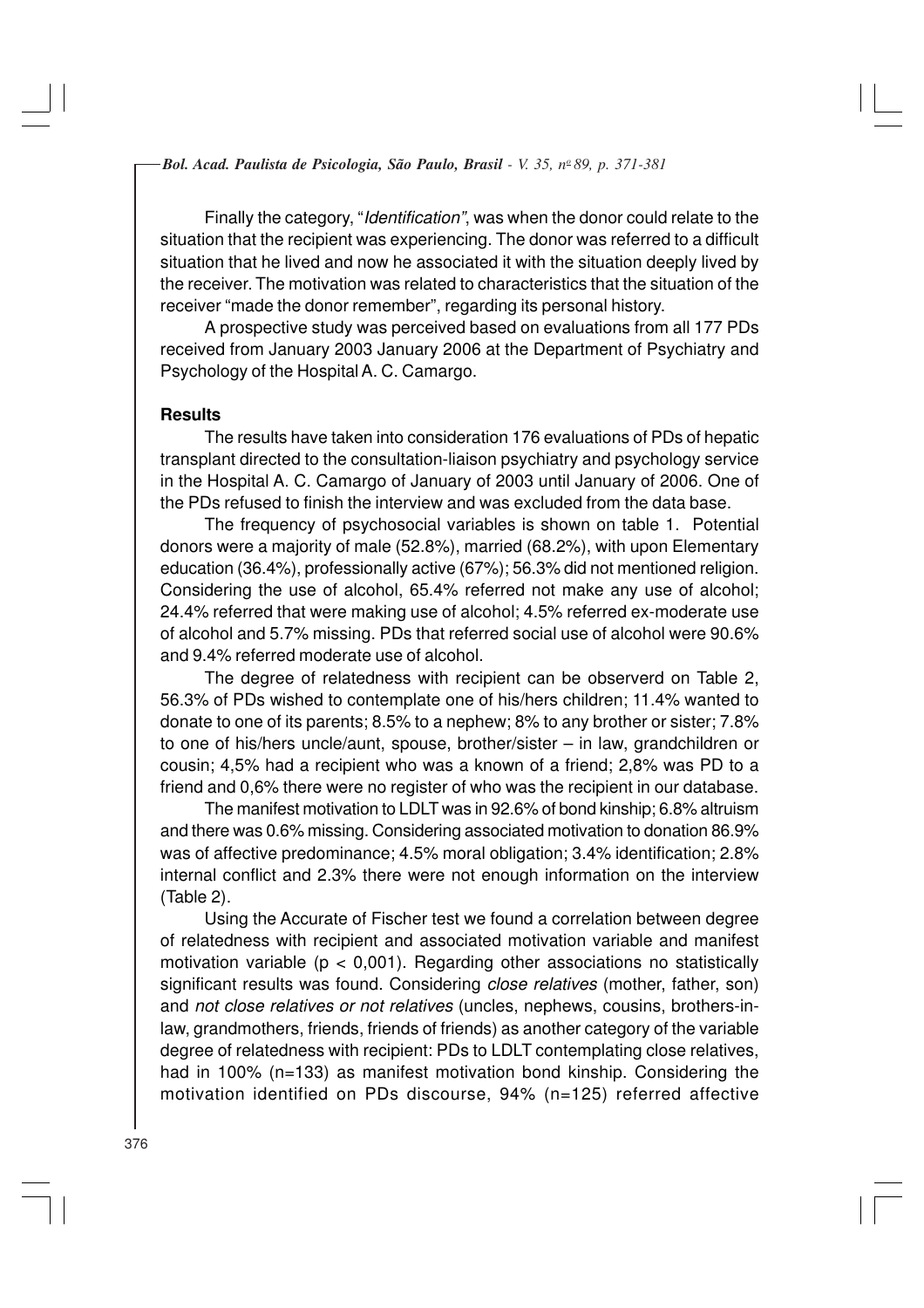predominance with recipient. Other motivation observed was the  $6\%$  (n=8) internal conflict among PD and recipient. In the not close relatives or not relatives category 72% (n=31) referred as manifest motivation bond kinship; and 28% (n=12) mentioned altruistics motivations. Among motivations interpreted from speech of donor, 65% (n=28) related affective predominance and 35% (n=15) motivation was identification with recipient.

| Variables          | Categories                        | Ν   | $\frac{9}{6}$ |
|--------------------|-----------------------------------|-----|---------------|
|                    | Son/Daughter                      | 99  | 56.3          |
|                    | <b>Brother/Sister</b>             | 14  | 8             |
| <b>Relatedness</b> | <b>Nephew</b>                     | 15  | 8.5           |
| with the           | Parents                           | 20  | 11.4          |
| recipient          | Brother/Sister-in-law,            | 14  | 78            |
|                    | Spouse, Uncles,<br><b>Friends</b> | 5   | 2.8           |
|                    | <b>Others</b>                     | 8   | 4.5           |
|                    | <b>Missing</b>                    | 1   | 0.6           |
| Manifest           | <b>Bond kinship</b>               | 163 | 92.6          |
| Motivation         | Altruism                          | 12  | 6.8           |
|                    | <b>Missing</b>                    | 1   | 0.6           |
|                    | <b>Moral Obligation</b>           | 8   | 4.5           |
| Associated         | Affective Predominance            | 153 | 86.9          |
| Motivation         | <b>Internal Conflict</b>          | 5   | 28            |
|                    | Identification                    | 6   | 3.4           |
|                    | <b>Missing</b>                    | 4   | 2.3           |

| Table 2. Potential Donor relatedness to recipient and their motivations to LDLT |  |
|---------------------------------------------------------------------------------|--|
|---------------------------------------------------------------------------------|--|

### **Discussion**

The findings in PDs donating to close relatives and their manifest and associated motivations were expected as the bond of kinship estimates a strong affective predominance among the PDs and recipients explicited present in donor's discourse. The predominance of its categories is due to the numerous transplant pre-operative evaluations taken between parents, childrens and siblings. Therefore these family relations produce strong affective bond between its members, which are the main influence identified in our study investigating motivation to LDLT.

Other questions have been identified as associated motivation to donate like internal conflict (familiar conflicts) which occurred in  $6\%$  of the subjects (n=8). In this category, the donor's motive is to submit their self to transplant as a chance to resolve any existing conflict in the relationship history between donor and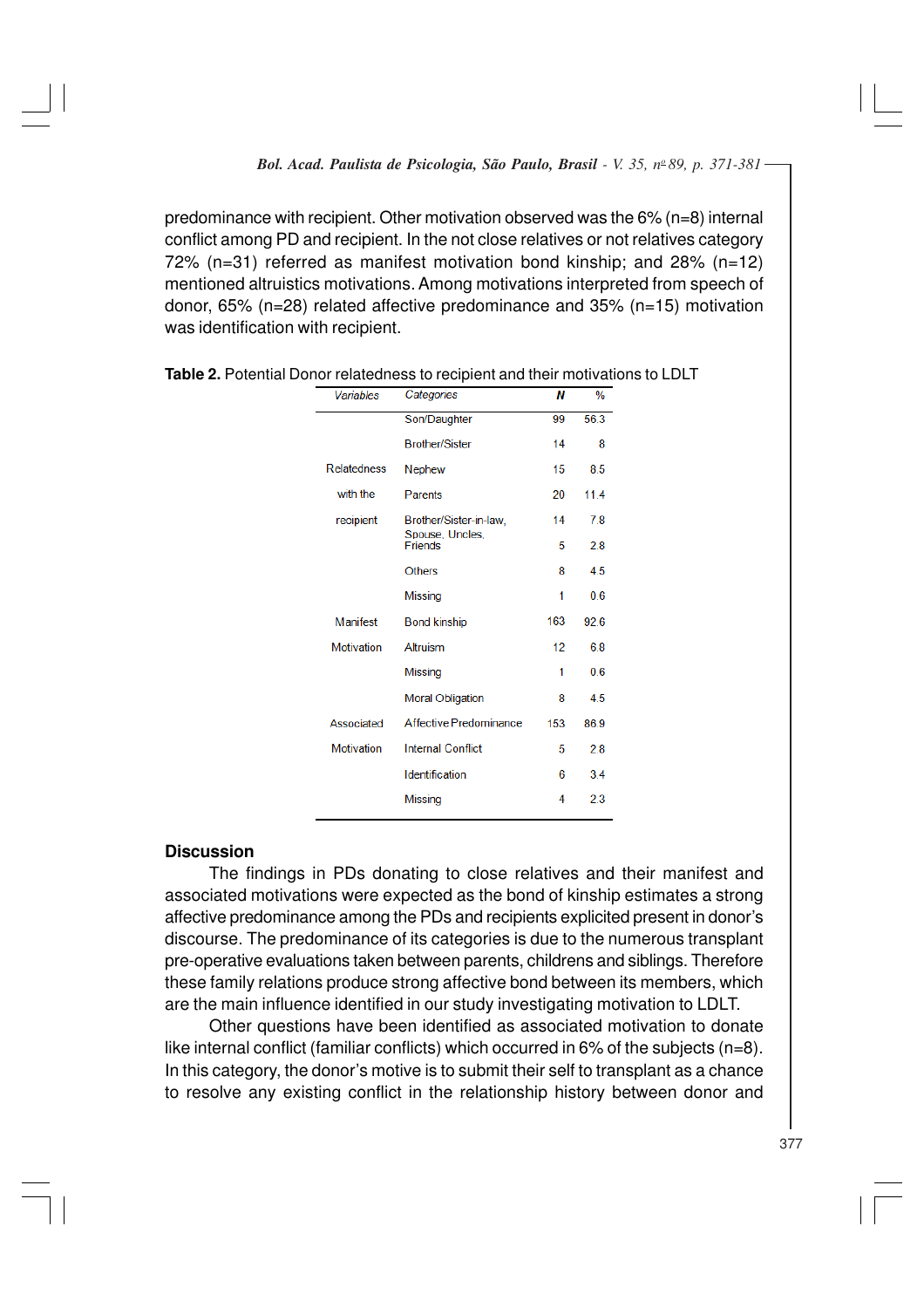recipient, even though an affective bond between them in its manifest speech can be evident. ("...donor for the father, who has hepatic cirrhoses...referrers being very overwhelming with the fact of him being the compatible one, this in function of the behavior of the father, that does not respect the medical recommendations, the donor questions the attitudes of the father, and on the other hand he feels in the obligation to help his father considering a time that his father also helped the donor, and was the only one who trusted the donor when he used drugs, and also tried to commit suicide... the donor says to believes that he must donate its liver for the father, therefore "this will be the only chance to rescue pass lives questions he has with his father"....donor says that his mother and grandmother doesn't approve the donation because they believe the recipient does not want to be helped and also questions if it is worth it to risk donor's life considering someone who even knowing its restrictions does not accept the fact of being sick." PD 83).

The internal conflicts category could be related to category "openlymotivated" which was used in leterature (Walter, Papachristou, Danzer, Klapp & Frommer, 2004). This study found that certain expectations and desires expressed only indirectly in interview relates to way that recipient-donor relationship can be modified or qualitatively improved after donation. The expectations can even be extended to desire to modify the character of receiver which would facilitate a more harmonious relationship post-transplant. These behaviors suggest ways to deal with the situation generated by the transplant (Walter, Papachristou, danzer, Klapp & Frommer, 2004).

Among the category of not close relatives or not relatives, 72% (n=31) of subjects had bond kinship as their manifest motivation for LDLT; and 28% (n=12) mentioned altruistics motivations as the main reason leading the donation. Among the motivations interpreted from the speech of the donor, 65% (n=28) related the affective predominance and 35% (n=15) the motivation was a sort of identification with the recipient. ("...donor and recipient met thru donor's wife, who works and is close friend to recipient. Donor says that he took an interest to donate because he believes to be a sufficient healthy person able to help someone, and also because he knows there are only a few risks in the procedure and can not identify any reason to not donate." PD 105). These findings corroborates with theories that altruism is not restricted to familiar relations (Cole M & Cole S. O Desenvolvimento da criança e do adolescente. Trad. Magda F. Lopes. Porto Alegre: ARTMED; 2003).

Moreover, an extensive study conducted in the United States of America evaluated 731 PDs who were considered to be altruistic donor's, which are the donor's who doesn't have any direct bond to the recipient and had become a PD to whom would be in the transplant list to LDLT. Of all the evaluated donors only 19 were approved for donation. Using the Temperament and Character Inventory (TCI) these approved donors were found to be self-directed, self-confident and interested in others. There were also no traditional transcendent/religious values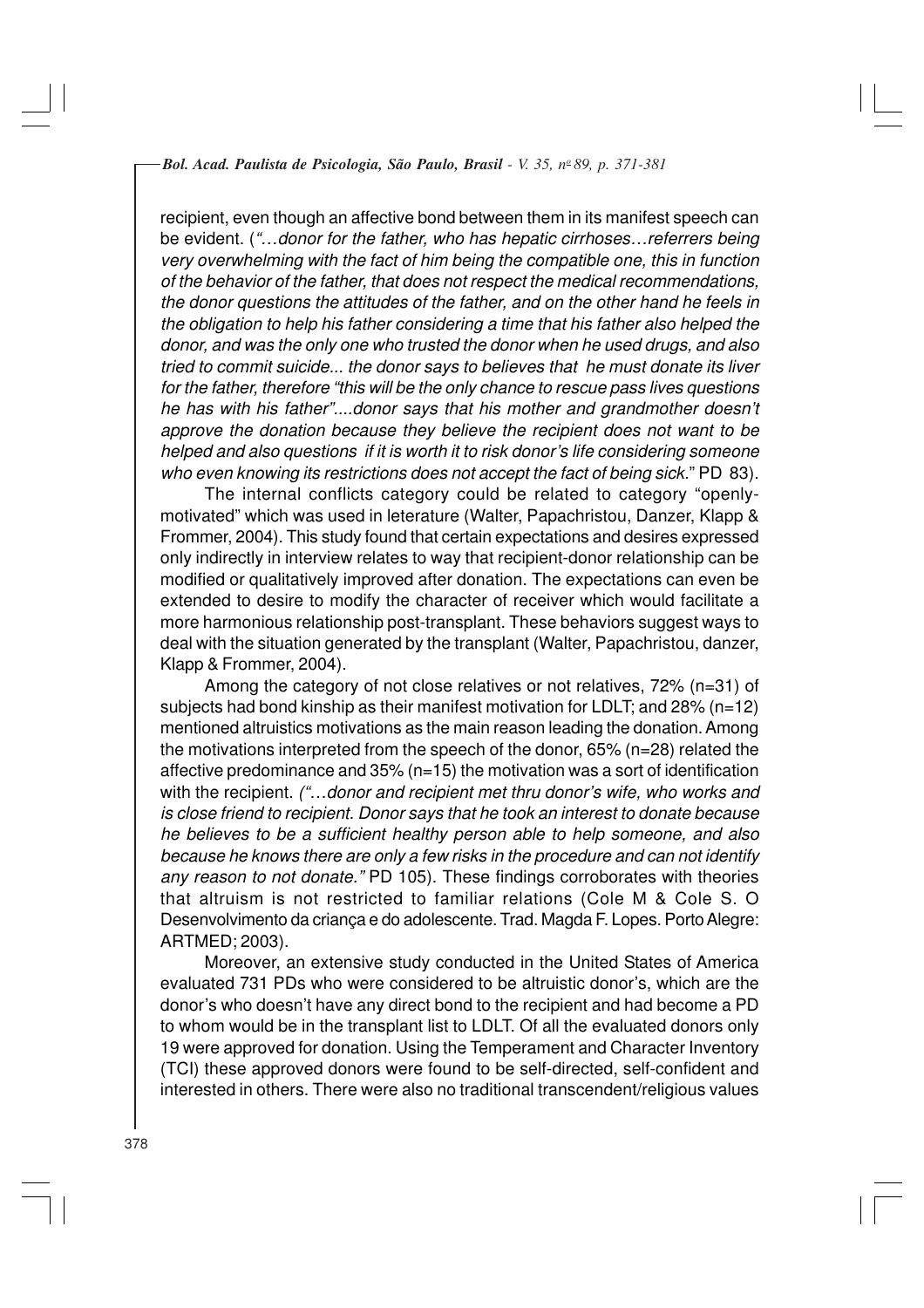or thrill seeking, which drove their behavior. The study also highlighted the importance of offering informative material and chances for clarification among the procedure giving the choice to all who exercised their option to donate. On the other hand, the study pointed out the importance to extend the knowledge about this population so that the number of donations is benefited by the compatibility of these types of donors (Jendrisak, 2006).

In the studied sample of PDs the majorities of the survey varirables were the masculine sex, married, and of the religion catholic, (56.3%, on the other hand did not have any registration of its religion position) the education level was mostly around secondary school, and they had an active employment status. The majority of participants also had a close bond to the recipient (parents and children). These results relate to the findings of the

North American study, which found the PDs population to be married, professionally active and had completed at least the secondary school, and also the greater part of the PDs were genetically related to the recipient. The option to donate was more hegemonic among parents, siblings and adult children, considering the genetic relation; and among spouses considering the no genetic bond (Rodrigues Windows, Guenther, Newman, Kaplan & Howard, 2006).

The presence of PDs of the masculine and feminine genre did not present significant statistically differences (58% masculine donors and 47.2% feminine donors, respectively). However, literature mentioned above points that there are a majority of PDs of the feminine sex. Is suggested that factors such as genre differences, subtle familiar coercion, social expectations and differences in the contribution to the family income, may explain the possible reasons for women to donate more than men (Rodrigues, Windows, Guenther, Newman, Kaplan & Howard, 2006).

During the interview analysis it was possible to identify that the PDs had considered aspects like the possibility of getting an absence license of work and resource possibilities offered to the recipient during the post-surgery before candidate to the LDLT. This means that in situations where the donation was from a parent to their children, and where the father could not be absent from work to undergo the donation, the mother would become the candidate to LDLT instead. Or on the other hand in case the recipient needed a care-giver during post-surgery, the father would candidate himself to donation so that the mother would be able to look after the children. These observations indicate that the decision making process to the transplant involves all the family members, which was also founded in other study (Forberg, Nilsson, Krantz & Olausson, 2004).

In some cases we observed that both, mother and father would be candidates for the LDLT so that the process would be more agile in case one of them is not compatible during other clinic examinations. This fact points out that the parental donation is not a freely decisive event, considering that there is not another option apart from donate due to the situation coercitive conditions imposed to the parents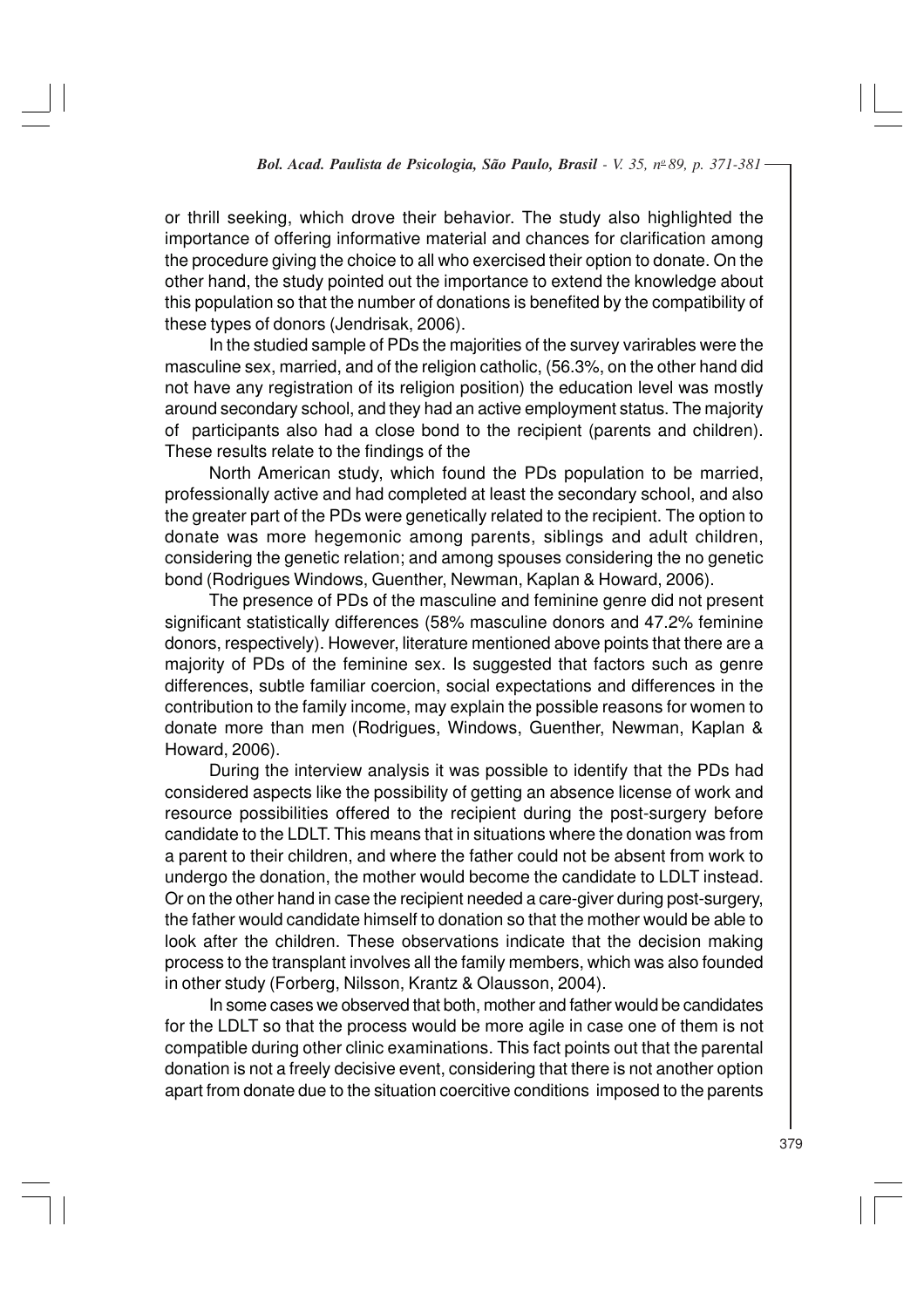by their social role as well as the close relationship between parents and children. The obligation involved in accomplish the transplant perceived for the parents makes possible to emerge adverse experiences as to risk the son to the death, to win the proper fear of the death, to live with the guilt of not having helped their child and to experience the transition of being a healthy donor for a sick person (Forberg, Nilsson, Krantz & Olausson, 2004). It is suggested that the care given to the parents in this situation emphasizes these relations in pre-transplant and posttransplant, thus aiming to support the PD and to increase the cooperation among the members of the family during the transplant.

Knowledge of the transplants risks and procedures has limited influence on the motivation to the transplant, given that the transplant is seen as the unique chance to save the life of the recipient (Forberg, Nilsson, Krantz & Olausson, 2004). In our sample 88.1% of the PDs showed good knowledge of the transplants risks and procedures, from then on it can be said that the motivation to donate involves cognitive, emotional and interpersonal aspects. Concerns of the scars and unreliability of the procedure were rarely mentioned in the interviews. When it did occur, it was suggested by the psychologist that the PD return for a reevaluation after some clarifications with the medical team responsible for the transplant and after contact with persons who have gone thru a similar situation of transplant. This action was important so that during the reevaluation the PD could show more confidence and security facing the pros and cons of the procedure and with the team that would take him and his relative

through the donation. Or alternatives as these aims to emphasize to the PD the hope of that everything will turn out well in the transplant (Forberg, Nilsson, Krantz & Olausson, 2004).

Clarification concerning the transplant also would be benefited by analyzing the expectations of the PD facing the transplant. In this way we have access to see how the donor can perceive the situation after the donation. Different studies had investigated the PD's situation, from diverse aspects of this. In the evaluation of expectations concerning the transplant by the questionnaire Living Donation Expectancies Questionnaire a study found that the PD mainly had their expectations in a personal growth and interpersonal benefit. PDs related to the recipient had their expectations connected to an interpersonal benefit, while those PDs not related to recipients had in prospect the health and other consequences linked to the transplant. Relating expectations and the gender of the donors it was found that the men had greater expectation of profit or something in exchange and to the consequences to their health (Rodrigues, Windows, Guenther, Newman, Kaplan & Howard, 2006).

Our study, however did not evaluate the expectation of the potential givers. Despite these issues, we understand that considering the material in question, an adequate treatment was held and the limitations of the results were